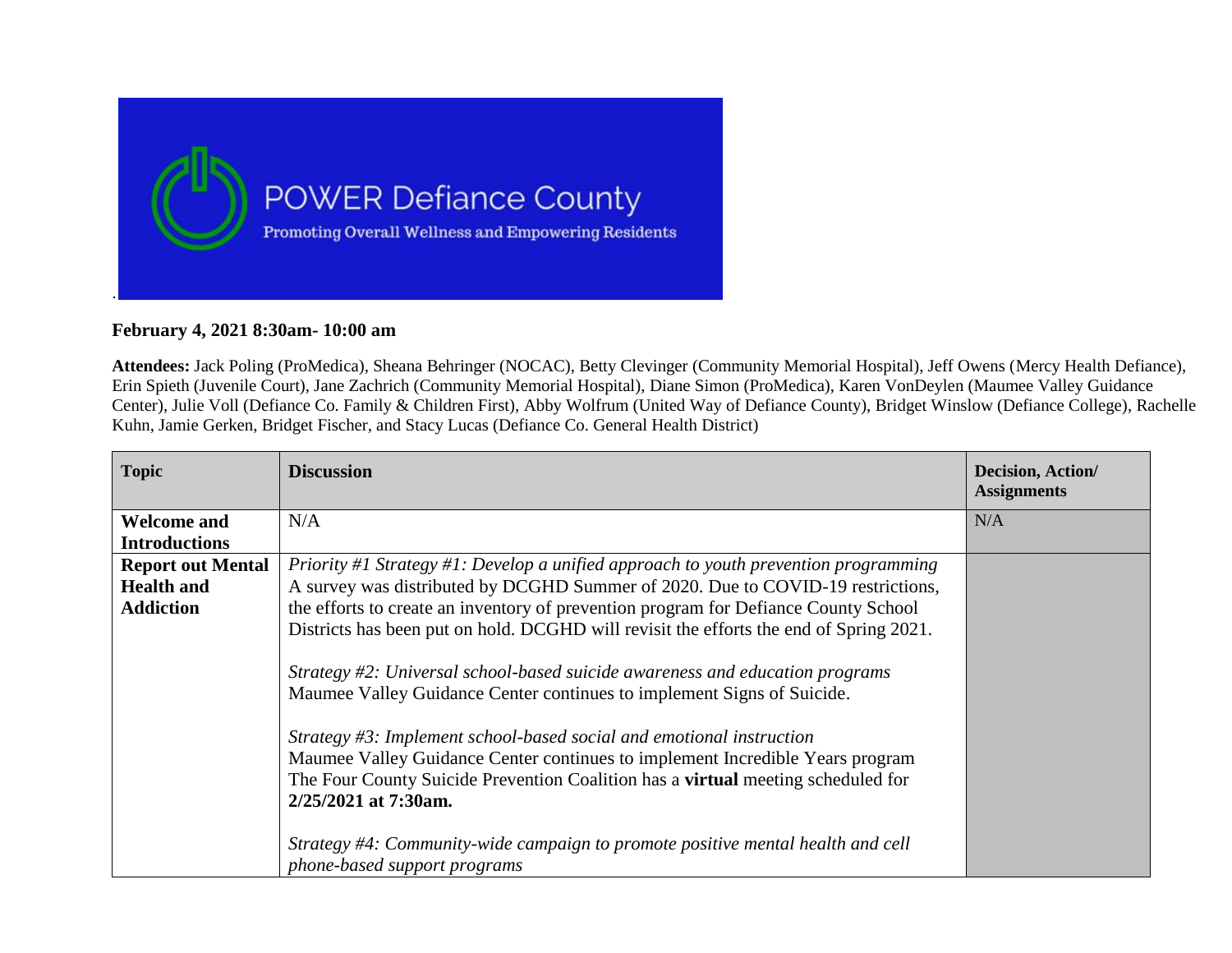|                        | The 4 Your Mental Health committee continues to meet to implement the community-<br>wide wellness campaign to promote positive mental health through social media, local |  |
|------------------------|--------------------------------------------------------------------------------------------------------------------------------------------------------------------------|--|
|                        | media, and billboards.                                                                                                                                                   |  |
|                        | The Four County ADAMh's and Four County Suicide Prevention Coalition worked with                                                                                         |  |
|                        | University of Toledo students to create a media campaign using social media, radio, and                                                                                  |  |
|                        | billboards, with Mental Health and Suicide prevention messaging specific to COVID-19.                                                                                    |  |
|                        | The media has been posted and shared with partners and on the Four County Coalition<br>Facebook page.                                                                    |  |
|                        |                                                                                                                                                                          |  |
|                        | Strategy #5: Community awareness and education of risky behaviors and substance                                                                                          |  |
|                        | abuse issues and trends                                                                                                                                                  |  |
|                        | The Drug Free Coalition meetings have been put on hold due to COVID-19. DCGHD is                                                                                         |  |
|                        | working to create a plan and determine meeting times for 2021. DCGHD continues to<br>post messaging around the different hot topics and how to cope with the stress of   |  |
|                        | COVID-19 on their website and social media pages.                                                                                                                        |  |
|                        |                                                                                                                                                                          |  |
|                        | Strategy #6: Mental health first aid                                                                                                                                     |  |
|                        | Maumee Valley Guidance Center continues to implement and offer Mental Health First                                                                                       |  |
|                        | Aid trainings. If your organization is interested in the Mental Health First Aid trainings,                                                                              |  |
|                        | please contact Karen VonDeylen at Maumee Valley Guidance Center,                                                                                                         |  |
|                        | kvondeylen@mygohio.org In order to receive the training, there must be a minimum of                                                                                      |  |
|                        | 5 in attendance. At this time, funding from the ADAMh's board and United way allows                                                                                      |  |
|                        | the training to be offered at no cost.                                                                                                                                   |  |
|                        | Strategy #7: Implement school-based alcohol/other drug prevention programs                                                                                               |  |
|                        | The Too Good for Drugs program has been put on hold due to school COVID-19                                                                                               |  |
|                        | restrictions.                                                                                                                                                            |  |
|                        |                                                                                                                                                                          |  |
|                        | Strategy #8: Implement Parent Project                                                                                                                                    |  |
|                        | The Parent Project program will continue to run as ordered by the Court. They are                                                                                        |  |
|                        | looking at holding a class possibly the end of March. The Juvenile Court does not have                                                                                   |  |
|                        | any plans at this time to expand the program or train other facilitators at this time.                                                                                   |  |
| <b>Report out</b>      | Strategy #1: Community Gardens                                                                                                                                           |  |
| <b>Chronic Disease</b> | The group will be working on community garden items in the future. Renovations to                                                                                        |  |
| Workgroup              | Compo park on the East side of Defiance will begin in the next year or so.                                                                                               |  |
|                        | DCGHD is also in communication with Defiance College in order for students to assist                                                                                     |  |
|                        | in this strategy. Health Department representatives will be attending a Defiance Park &                                                                                  |  |
|                        | Recreation meeting in 2021.                                                                                                                                              |  |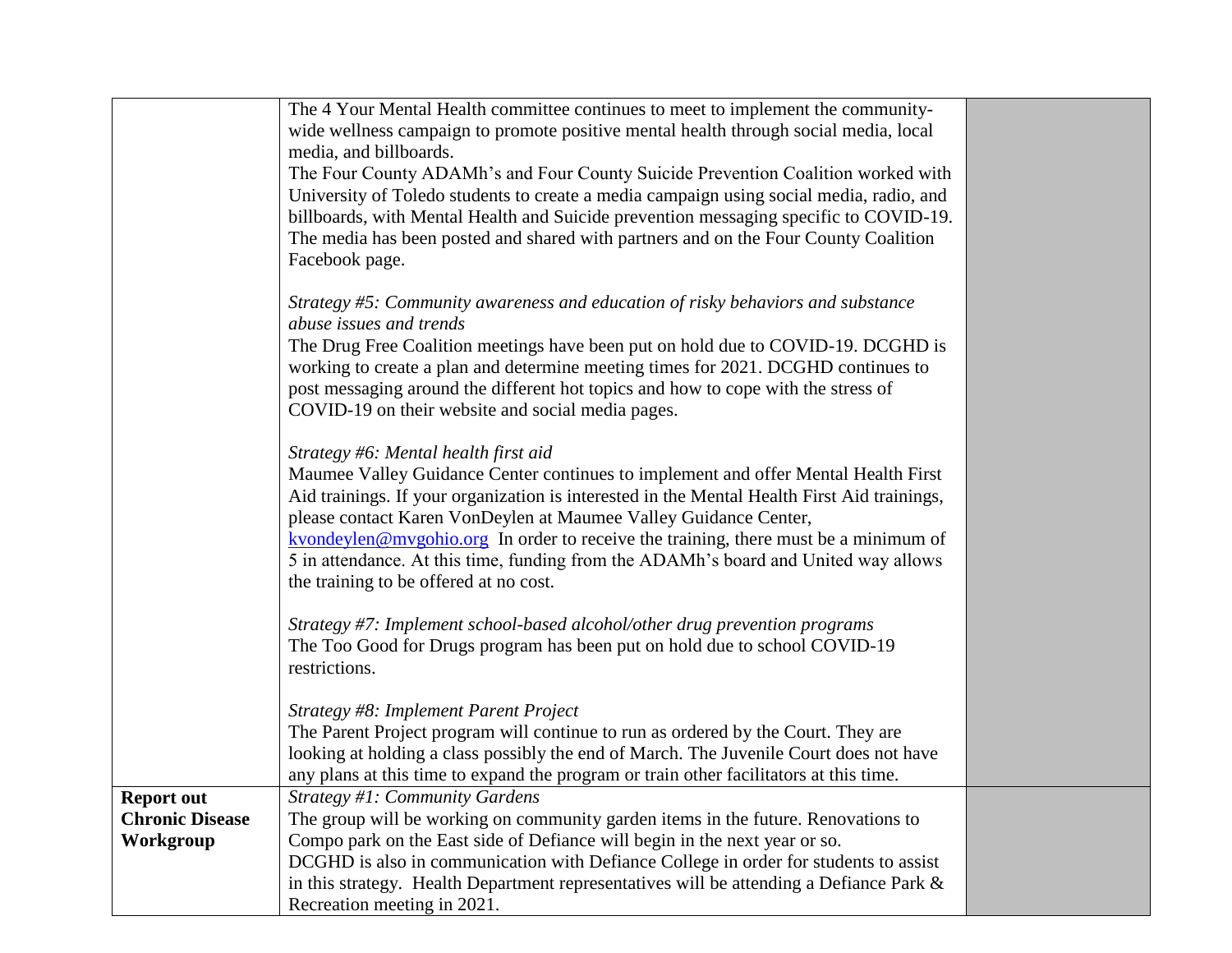## *Strategy #2: Community-wide physical activity campaigns*

The Health and Wellness Group, as part of Defiance City's strategic plan, has a goal of creating a program related to walking trails. The group would like to see current walking trails supplemented with signage, highlighted and promoted and the creation of new trails. The Health Department has been awarded a United Way-One Step at a Time 5k Run/Walk Grant. The funds will replace the current Defiance County East/West walking trail signs with mental health messaging, update cross walk and directional signage paint for safety, and add dog waste stations in the area. DCHGD is working to have various health/wellness stations throughout the trail. Mercy Defiance Hospital is working extend the mental health messaging signs to their walking trail, which connects to the county trail. DCGHD and Mercy Health are actively contacting companies to receive an estimate on cost in order to asphalt the walking trails.

ProMedica's most recent walking initiative, they utilized the Chamber to bring in some local businesses to join the walking challenge. They had members from the Chamber, Visitors Bureau, United Way, Promedica, and Farmers and Merchants Bank. PDRH Walking Challenge (8/1-9/12) had 57 Participants and the Defiance Business Challenge (9/19-10/31) had 45 participants which generated \$112 to be donated to local charity

## *Strategy #3:* Healthy food initiatives

SNAP/EBT at farmer's markets: Health Department representatives have met with Defiance JFS, OSU Extension (Coordinate the Hicksville and Northtowne Mall Farmer's Markets), and the Defiance Development and Visitors Bureau (Coordinate the ProMedica sponsored Downtown Defiance Farmers Market) representatives to discuss potential barriers and next steps for a pilot project for the addition of SNAP/EBT. The Downtown Farmer's Market has agreed to move forward with possibly offering SNAP/EBT at their farmer' market for the 2021 season. Kirstie Mack, Executive Director of the Defiance Development and Visitors Bureau, will be presenting SNAP/EBT information at the February/March vendors meeting in order to get an idea of how many vendors would be interested.

## *Strategy #4: Food insecurity screening and referral*

ProMedica currently uses a two question model at in all of their inpatient departments and also in the Emergency Center. Primary Care Offices also use the same model via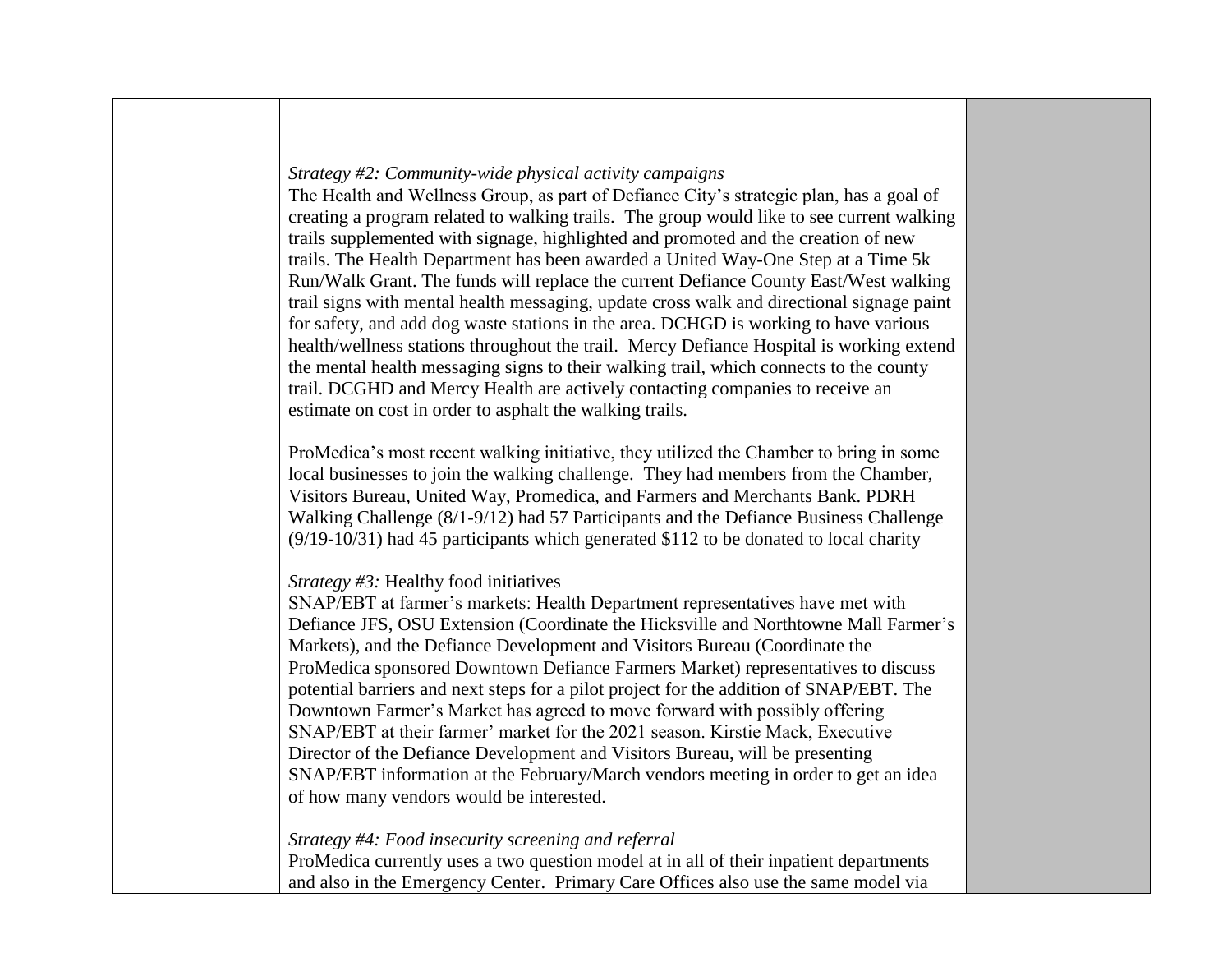|                          | tablets distributed to the patient during their visit, which is combined with several other                                                                                          |  |
|--------------------------|--------------------------------------------------------------------------------------------------------------------------------------------------------------------------------------|--|
|                          | SDOH questions.                                                                                                                                                                      |  |
|                          | PDRH also provides any inpatient with a positive screen, with a food package which                                                                                                   |  |
|                          | contains two days' worth of nonperishable food items to take with them upon discharge.                                                                                               |  |
|                          | The package also contains a list with all the local food pantries. Every patient who                                                                                                 |  |
|                          | screens positive on the inpatient side, meets with our Discharge Planner as well to help                                                                                             |  |
|                          | identify the possible causes for their food insecurity. The can also opt into a program                                                                                              |  |
|                          | which enables food to be delivered directly to their home from local pantries if they do                                                                                             |  |
|                          | not have the means to get to the pantries. If an Emergency Room patient screens positive,<br>they are given community resources to help them find food and other services, but not a |  |
|                          |                                                                                                                                                                                      |  |
|                          | food package.<br>Mercy Health tool is now available in EPIC but it does need to become a part of the                                                                                 |  |
|                          | intake procedure for the nurses. Clinic staff have received training and process. Mercy                                                                                              |  |
|                          | Health is working on a plan to provide a bag of food to send home with those answering                                                                                               |  |
|                          | yes to the food screening questions.                                                                                                                                                 |  |
| <b>Report out Injury</b> | Strategy #1: Increase the use of safe sleep practices                                                                                                                                |  |
| <b>Prevention</b>        | The Health Dept. continues to push out safe sleep messages via social media and                                                                                                      |  |
| Workgroup                | distributes pack in plays for families who do not have a safe sleep environment.                                                                                                     |  |
|                          | DCGHD ordered 20 cribs in January, thanks to a grant award from the Women's Giving                                                                                                   |  |
|                          | Circle of Defiance County.                                                                                                                                                           |  |
|                          | ProMedica had 293 parents educated on safe sleep practices year to date 2020.                                                                                                        |  |
|                          |                                                                                                                                                                                      |  |
|                          | Strategy #2: Activity programs for older adults                                                                                                                                      |  |
|                          | Due to COVID-19, all classes are put on hold. The national program piloted a virtual                                                                                                 |  |
|                          | program Fall of 2020 to ensure the program stays evidence-based. The program was                                                                                                     |  |
|                          | successful in maintaining efficacy. Virtual Matter of Balance classes may be an option                                                                                               |  |
|                          | for the future.                                                                                                                                                                      |  |
|                          |                                                                                                                                                                                      |  |
|                          | Strategy #3: Increase awareness of child passenger safety best practices                                                                                                             |  |
|                          | DCGHD is continuing to offer the car seat program virtually to those who meet the                                                                                                    |  |
|                          | income requirements and do not currently have a car seat.                                                                                                                            |  |
|                          | Currently, no in person instructor or CPST trainings are being conducted. In person car                                                                                              |  |
|                          | seat inspections are not taking place due to social distancing guidelines. Virtual visit                                                                                             |  |
|                          | criteria are being developed. Social distancing must be included in promoting child<br>passenger safety and conducting car seat inspections. Plan to reinstate car seat              |  |
|                          | inspections in a safe manner.                                                                                                                                                        |  |
|                          | ProMedica's new falls screening and referral process to begin in 2021                                                                                                                |  |
|                          |                                                                                                                                                                                      |  |
|                          |                                                                                                                                                                                      |  |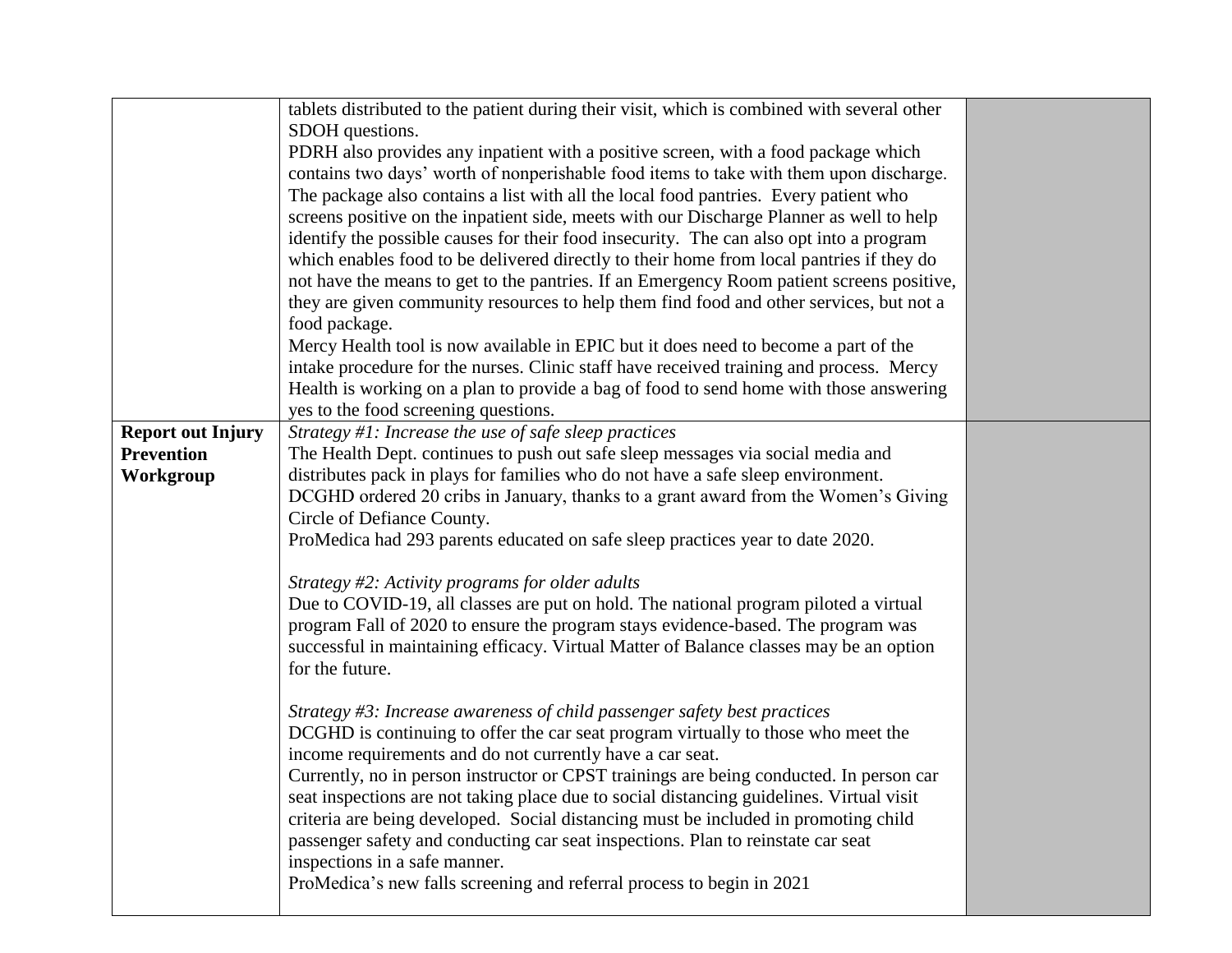|                           | Strategy #4: Increase community awareness and education of risky driving behaviors                                                                                          |  |
|---------------------------|-----------------------------------------------------------------------------------------------------------------------------------------------------------------------------|--|
|                           | Continue to promote traffic safety messages through social media messaging rather than                                                                                      |  |
|                           | in person events. Social media: December reach: 6,990 and January reach: 6,236. Due to                                                                                      |  |
|                           | COVID-19, all events and meetings are on hold.                                                                                                                              |  |
| <b>Report out Cross</b>   | Strategy #1: Family Services Guide                                                                                                                                          |  |
| <b>Cutting Strategies</b> | The Family Services Guide has been updated. If you would like a copy of the Resource                                                                                        |  |
| Workgroup                 | Guide, please contact Julie Voll at joll@defiance-county.com                                                                                                                |  |
|                           | The online Defiance County Resource guide was deployed in 2020 in response to                                                                                               |  |
|                           | COVID-19 and giving the community updated and verified resources.                                                                                                           |  |
|                           | Visit: www.defianceinfo.com                                                                                                                                                 |  |
|                           |                                                                                                                                                                             |  |
|                           | Strategy #2: Determine feasibility of a paramedicine program in Defiance County and                                                                                         |  |
|                           | community health workers                                                                                                                                                    |  |
|                           | Dialogue continues within the community regarding a Paramedicine program. Working                                                                                           |  |
|                           | to determine if initiative is going to be pursued further.                                                                                                                  |  |
|                           |                                                                                                                                                                             |  |
|                           | Strategy $\#3$ : Affordable, quality housing                                                                                                                                |  |
|                           | The housing coalition continues to meet to discuss housing issues. All programs related                                                                                     |  |
|                           | to housing are continuing—some are slowed down due to the lack of in-person meetings<br>during the intake process. NOCAC currently has a Rent-Smart program to help renters |  |
|                           | understand and be better tenants and a program is being planned for Landlords. The City                                                                                     |  |
|                           | of Defiance Housing committee is seeking ways to create affordable housing. NOCAC                                                                                           |  |
|                           | also has CARES Act funds available to assist households with rent, utilities, and food.                                                                                     |  |
|                           | Strategy #4: Complete Streets                                                                                                                                               |  |
|                           | Maumee Valley Planning has developed a DRAFT active transportation plan that could                                                                                          |  |
|                           | address complete street actions/policies. The Transportation coalition meetings are                                                                                         |  |
|                           | currently on hold due to COVID-19.                                                                                                                                          |  |
|                           |                                                                                                                                                                             |  |
|                           | Strategy #5: Access to transportation                                                                                                                                       |  |
|                           | Continue to work to address the lack of public transportation in Defiance County.                                                                                           |  |
|                           | Continue to work with the stake holders in the community to see if there is a collective                                                                                    |  |
|                           | opportunity to share resources and provide transportation. There is a group who still                                                                                       |  |
|                           | meets virtually to discuss the ODOT grants and hiring a Mobility Manager.                                                                                                   |  |
|                           | New Executive Director at the United Way of Defiance County-Abby Wolfrum                                                                                                    |  |
|                           | abby@unitedwaydefiance.org                                                                                                                                                  |  |
|                           |                                                                                                                                                                             |  |
|                           | Transportation was identified as a barrier for those residents to get to vaccine                                                                                            |  |
|                           | appointments. DCGHD was awarded grant funding through a United Way of Defiance                                                                                              |  |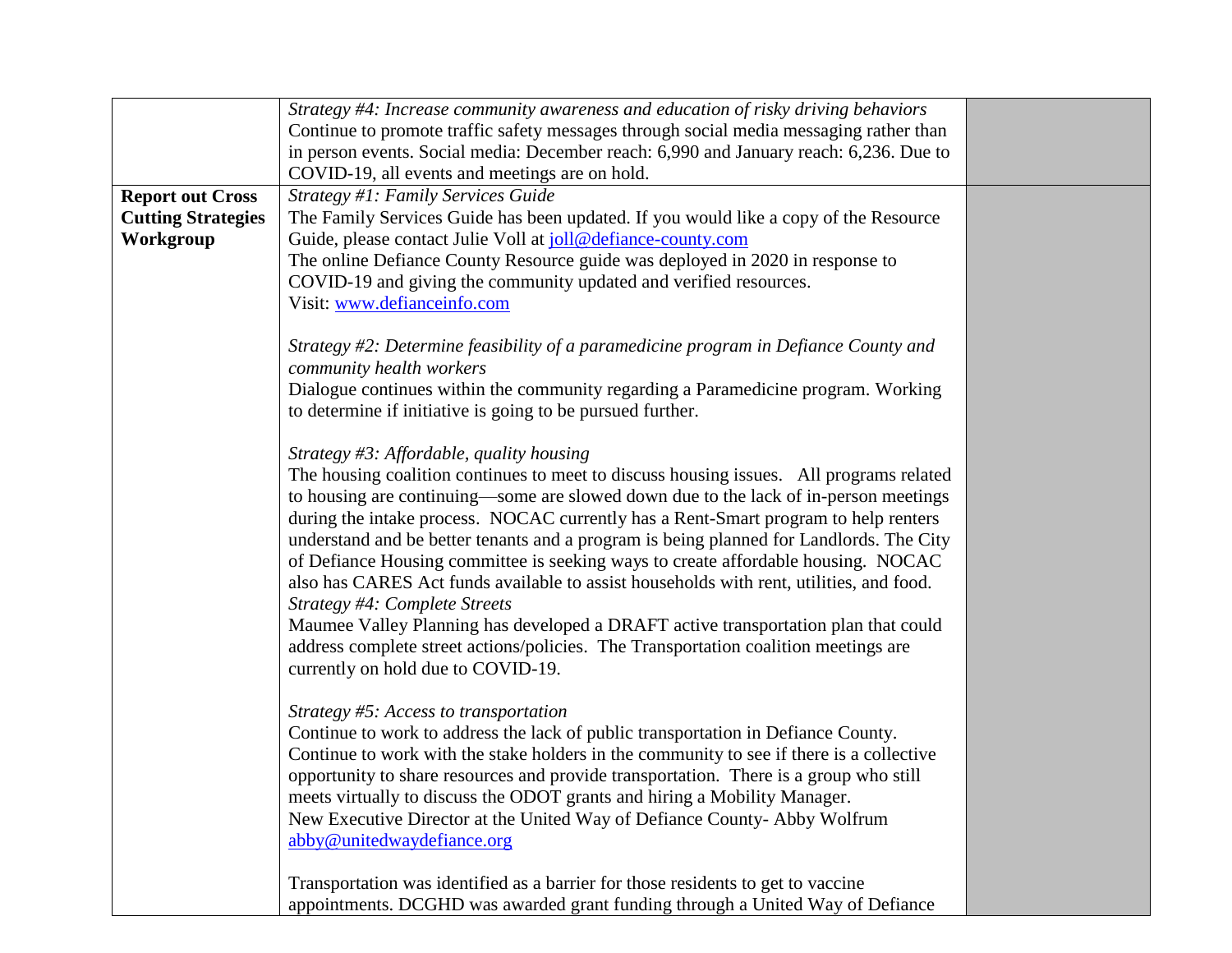|                         | County emergency grant. The grant funding covers transportation costs through K&P                                                                                     |  |
|-------------------------|-----------------------------------------------------------------------------------------------------------------------------------------------------------------------|--|
|                         | Medical for residents to be transported to vaccine appointments.                                                                                                      |  |
|                         | Strategy #6: Health in All Policy                                                                                                                                     |  |
|                         | In 2019, the Defiance City council passed a Health in All Policy resolution. The City of                                                                              |  |
|                         | Defiance will engage with communities and stakeholders who may be most affected by                                                                                    |  |
|                         | potential policies and practices to ensure that decisions incorporate their knowledge and                                                                             |  |
|                         | perspectives; Work in partnership with residents, communities, stakeholders and local                                                                                 |  |
|                         | governments to develop and update policies and systems to consider health; Recommend                                                                                  |  |
|                         | partners engage with communities and stakeholders who may be most affected by                                                                                         |  |
|                         | potential policies and practices to ensure that decisions incorporate their knowledge and                                                                             |  |
|                         | perspectives                                                                                                                                                          |  |
| <b>Defiance County</b>  | At the October 15 <sup>th</sup> POWER Defiance County meeting, committee members voted to                                                                             |  |
| <b>Community</b>        | move forward with Secondary Data Assessment and CHIP options through the Hospital                                                                                     |  |
| <b>Health Needs</b>     | Council of Northwest Ohio. DCHGD has reached out to various health partners in                                                                                        |  |
| <b>Assessment (CHA)</b> | Defiance County and received funding support for the CHA and CHIP.                                                                                                    |  |
| <b>Update</b>           | Rachelle Kuhn gave a presentation on the Defiance County CHA/CHIP HCNO contract.                                                                                      |  |
|                         | The committee discussed the specific CHA/CHIP HCNO timeline and deliverables,                                                                                         |  |
|                         | examples of data that can be sent to HCNO for the CHA, specific CHIP meeting                                                                                          |  |
|                         | timeframes, and the specific tasks of POWER Defiance County members and HCNO.                                                                                         |  |
|                         | Please refer to the presentation slides for specific information.                                                                                                     |  |
|                         |                                                                                                                                                                       |  |
|                         | Since meeting, the DCGHD Board of Health has approved the CHA/CHIP HCNO                                                                                               |  |
|                         | Contract. DCGHD has received the first invoice.                                                                                                                       |  |
| <b>Review of</b>        | Presented Senior Falls data, Drug Overdose data, Suicide data, and Call Center statistics                                                                             |  |
| Epidemiology            | for Defiance County. Please refer to the presentation slide for all data sets and graphics.                                                                           |  |
| <b>Reports</b>          | Data from November and December were collected using ESSENCE. Please use caution                                                                                      |  |
|                         | when interpreting the data. Data was not able to be captured in October due to a change                                                                               |  |
|                         | in databases.                                                                                                                                                         |  |
| <b>Agency Updates</b>   | Early Childhood Development Screenings will be offered at Hicksville and Defiance<br>locations. Facebook Page: Northwest Ohio Early Childhood Development Screenings. |  |
|                         | Flyer attached                                                                                                                                                        |  |
|                         |                                                                                                                                                                       |  |
|                         | NOCAC is still providing services. They are offering financial classes, winter HEAP                                                                                   |  |
|                         | program, taking applications for early Head Start for next year. The PATH Center is                                                                                   |  |
|                         | continuing to offer drive thru meals.                                                                                                                                 |  |
|                         |                                                                                                                                                                       |  |